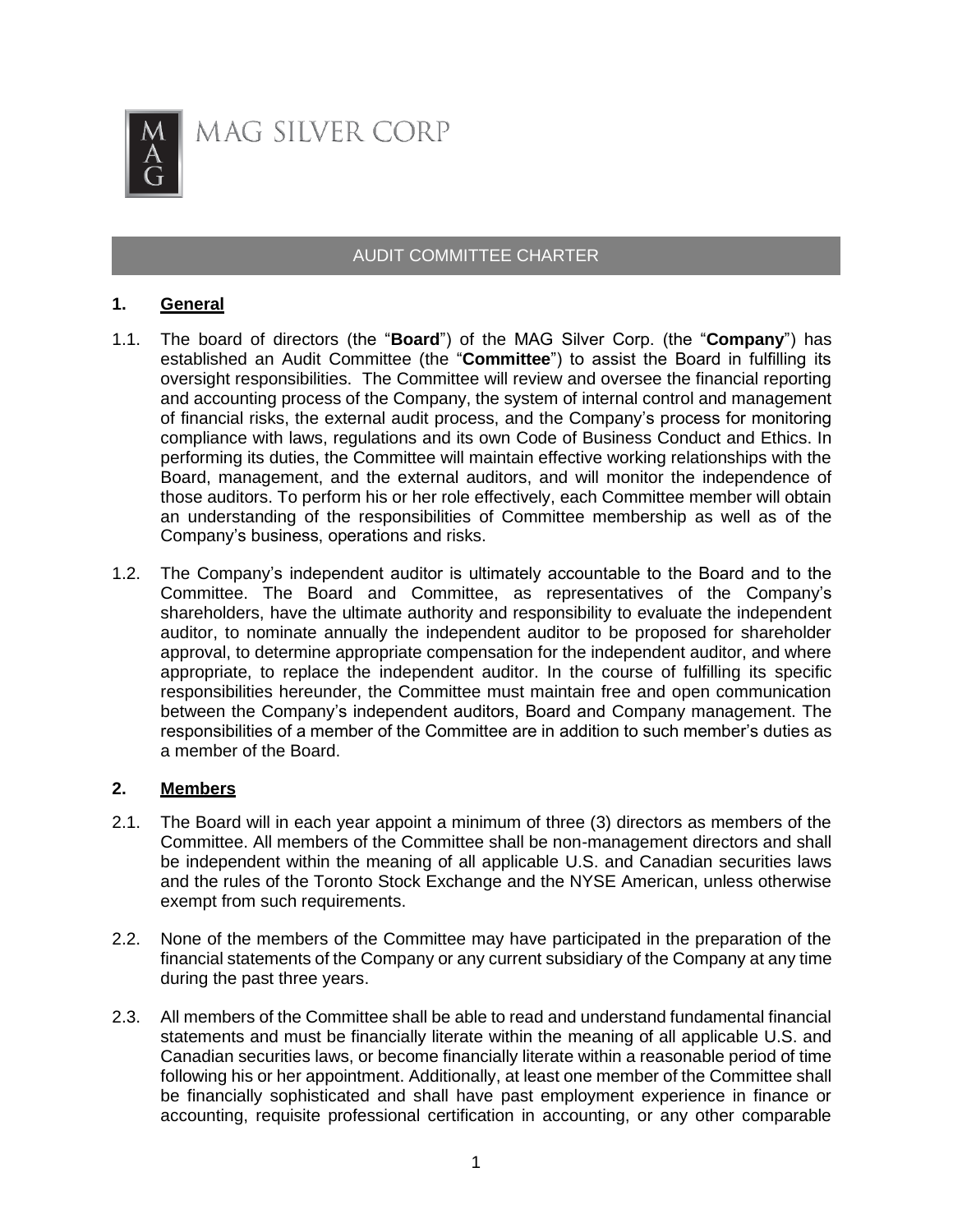experience or background which results in the individual's financial sophistication, which may include being or having been a chief executive officer, chief financial officer, or other senior officer with financial oversight responsibilities.

### **3. Duties**

- 3.1. The Committee will have the following duties:
	- (a) Gain an understanding of whether internal control recommendations made by external auditors have been implemented by management.
	- (b) Gain an understanding of the current areas of greatest financial risk and whether management is managing these effectively.
	- (c) Review significant accounting and reporting issues, including recent professional and regulatory pronouncements, and understand their impact on the financial statements.
	- (d) Review any legal matters which could significantly impact the financial statements as reported on by the Company's counsel and engage outside independent counsel and other advisors whenever as deemed necessary by the Committee to carry out its duties.
	- (e) Review the Company's annual and quarterly financial statements, including Management's Discussion and Analysis with respect thereto, and all annual and interim earnings press releases, prior to public dissemination, including any certification, report, opinion or review rendered by the external auditors and determine whether they are complete and consistent with the information known to Committee members; determine that the auditors are satisfied that the financial statements have been prepared in accordance with International Financial Reporting Standards as issued by the International Accounting Standards Board ("**IFRS**").
	- (f) Pay particular attention to complex and/or unusual transactions such as those involving derivative instruments and consider the adequacy of disclosure thereof.
	- (g) Focus on judgmental areas, for example those involving valuation of assets and liabilities and other commitments and contingencies.
	- (h) Review audit issues related to the Company's material associated and affiliated companies that may have a significant impact on the Company's equity investment.
	- (i) Meet with management and the external auditors to review the annual financial statements and the results of the audit.
	- (j) Evaluate the fairness of the interim financial statements and related disclosures including the associated Management's Discussion and Analysis, and obtain explanations from management on whether:
		- i. actual financial results for the interim period varied significantly from budgeted or projected results;
		- ii. generally accepted accounting principles have been consistently applied;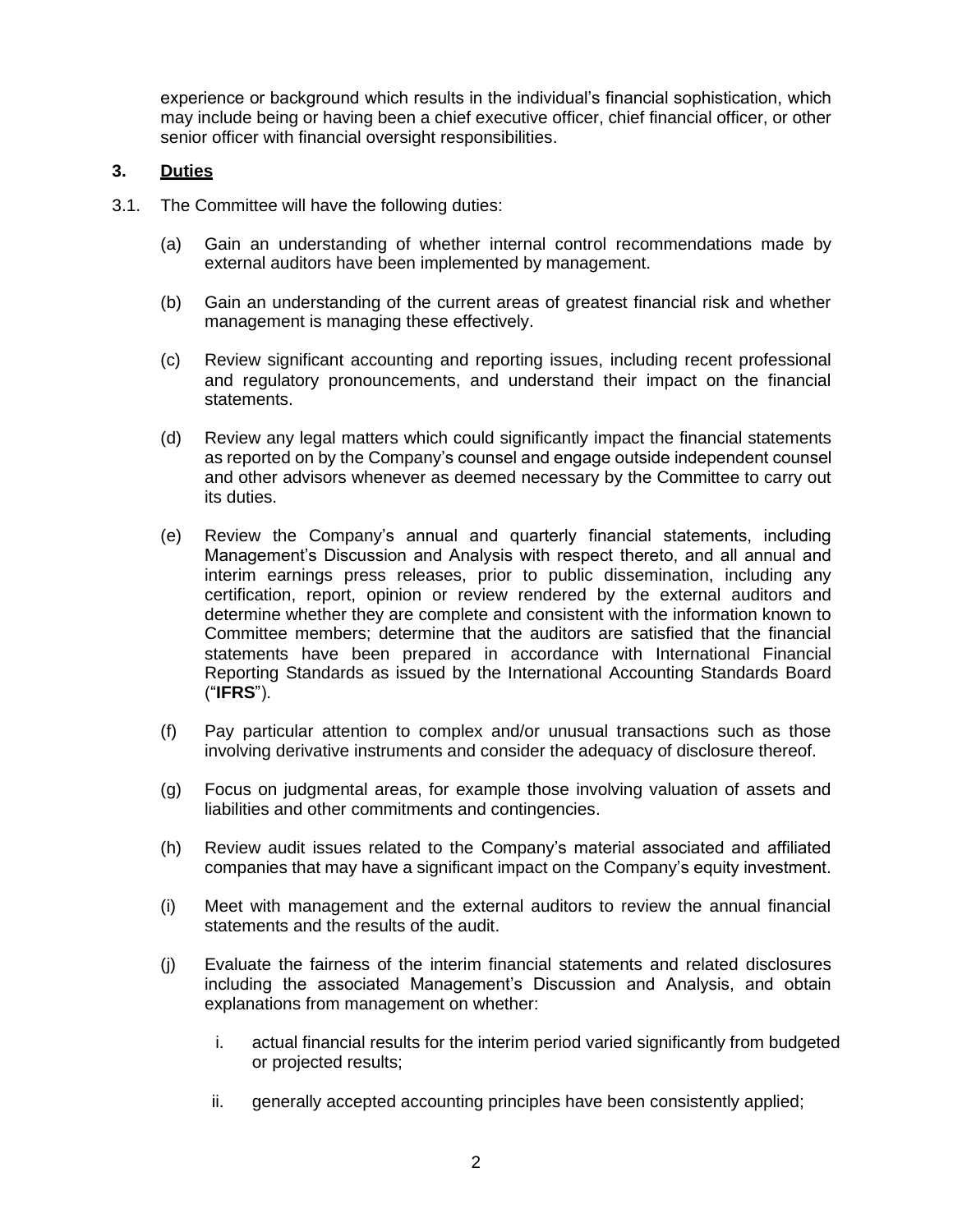- iii. there are any actual or proposed changes in accounting or financial reporting practices; or
- iv. there are any significant or unusual events or transactions which require disclosure and, if so, consider the adequacy of that disclosure.
- (k) Review the external auditors' proposed audit scope and approach and ensure no unjustifiable restriction or limitations have been placed on the scope.
- (l) Recommend to the Board an external auditor to be nominated for appointment by the Company's shareholders. Subject to the appointment of the Company's external auditor by the Company's shareholders, the Committee will be directly responsible for the appointment, compensation, retention and oversight of the work of external auditor engaged for the purpose of preparing or issuing an auditor's report or performing other audit, review or attest services for the Company, including the resolution of disagreements between management and the external auditor regarding financial reporting. The Company's external auditor shall report directly to the Committee.
- (m) Review with the Company's management, on a regular basis, the performance of the external auditors, the terms of the external auditor's engagement, accountability and experience.
- (n) The Committee Chair will pre-approve all non-audit services to be provided to the Company or its subsidiary entities by the external auditor. The decisions of the Committee Chair relating to the pre-approval of non-audit services must be presented to the full Committee at its next scheduled Committee meeting.
- (o) Consider at least annually the independence of the external auditors, including reviewing the range of services provided in the context of all consulting services obtained by the Company, including:
	- i. ensuring receipt from the independent auditor of a formal written statement delineating all relationships between the independent auditor and the Company, consistent with the Independence Standards Board Standard No. 1 and related Canadian regulatory body standards;
	- ii. considering and discussing with the independent auditor any relationships or services, including non-audit services, that may impact the objectivity and independence of the independent auditor; and
	- iii. as necessary, taking, or recommending that the Board take, appropriate action to oversee the independence of the independent auditor.
- (p) Ensure that adequate procedures are in place for the review of the Company's public disclosure of financial information extracted or derived from the Company's financial statements, other than the public disclosure contained in the Company's financial statements, Management's Discussion and Analysis and annual and interim earnings press releases; and periodically assess the adequacy of those procedures.
- (q) Review any significant disagreement among management and the external auditors in connection with the preparation of the financial statements.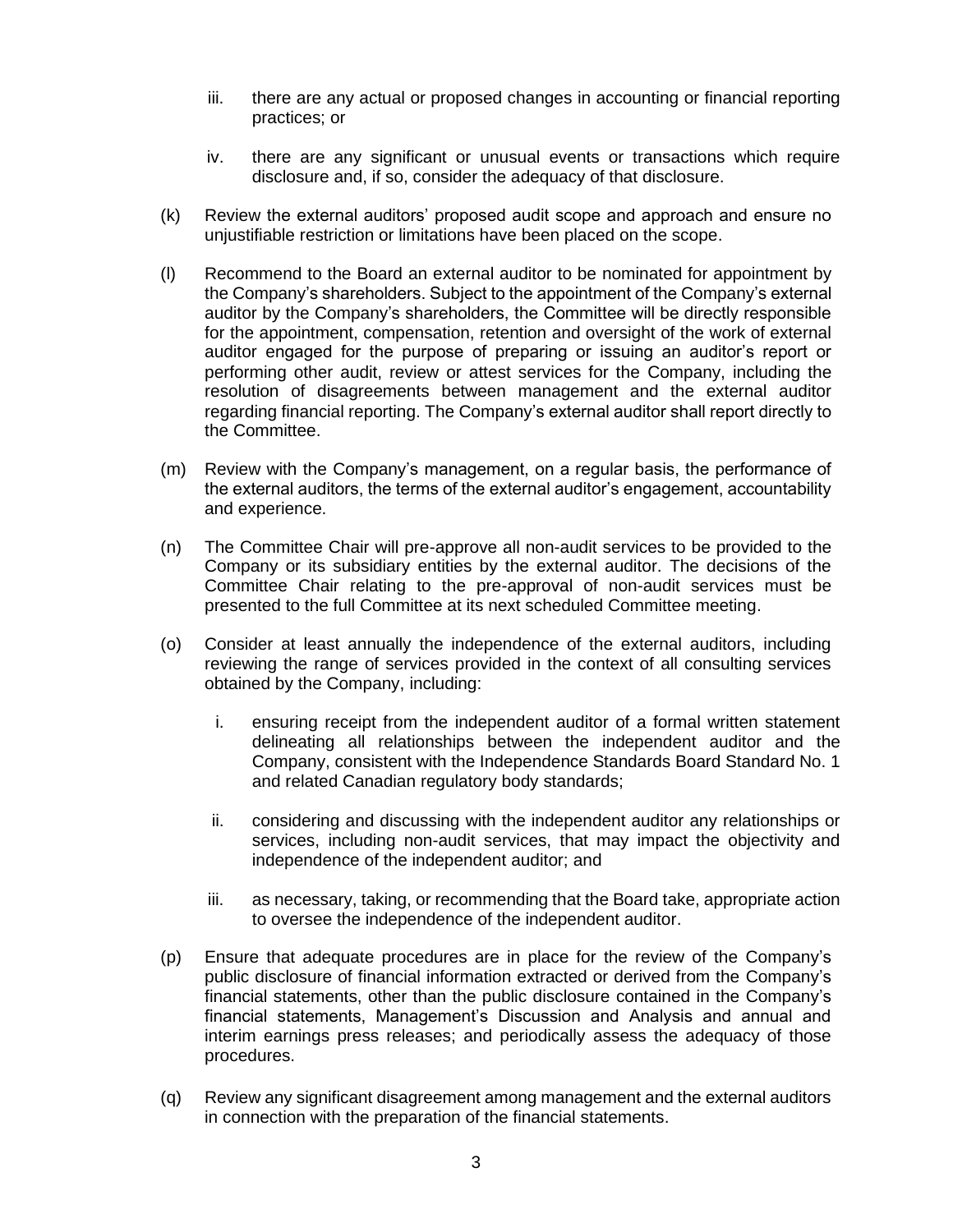- (r) Review and approve the Company's hiring policies regarding partners, employees and former partners and employees of the present and former external auditors of the Company.
- (s) Establish a procedure for:
	- i. the confidential, anonymous submission by employees of the Company of concerns regarding questionable accounting or auditing matters; and
	- ii. the receipt, retention and treatment of complaints received by the Company regarding accounting, internal accounting controls, or auditing matters.
- (t) Adhere to the processes and procedures of the Company's Whistleblower Protection Policy, including, but not limited to:
	- i. investigating complaints made to the Committee;
	- ii. retaining all documents and records regarding any complaint made to the Committee;
	- iii. determining the validity of each complaint and fashioning, with the input of its advisors and the Company's management, if requested, the appropriate corrective action for each complaint; and
	- iv. discussing the status of any ongoing investigation at each quarterly meeting.
- (u) Meet separately with the external auditors to discuss any matters that the committee or auditors believe should be discussed privately in the absence of management.
- (v) Endeavour to cause the receipt and discussion on a timely basis of any significant findings and recommendations made by the external auditors.
- (w) Ensure that the Board is aware of matters which may significantly impact the financial condition or affairs of the business.
- (x) Review and oversee all related party transactions.
- (y) Perform other functions as requested by the Board.
- (z) If necessary, institute special investigations and, if appropriate, hire special counsel or experts to assist, and set the compensation to be paid to such special counsel or other experts.
- (aa) Review and re-assess annually the adequacy of this Charter and recommend updates to this charter; receive approval of changes from the Board.
- (bb) With regard to the Company's internal control procedures, the Committee is responsible to:
	- i. review the appropriateness and effectiveness of the Company's policies and business practices which impact on the financial integrity of the Company, including those related to internal auditing, insurance, accounting, information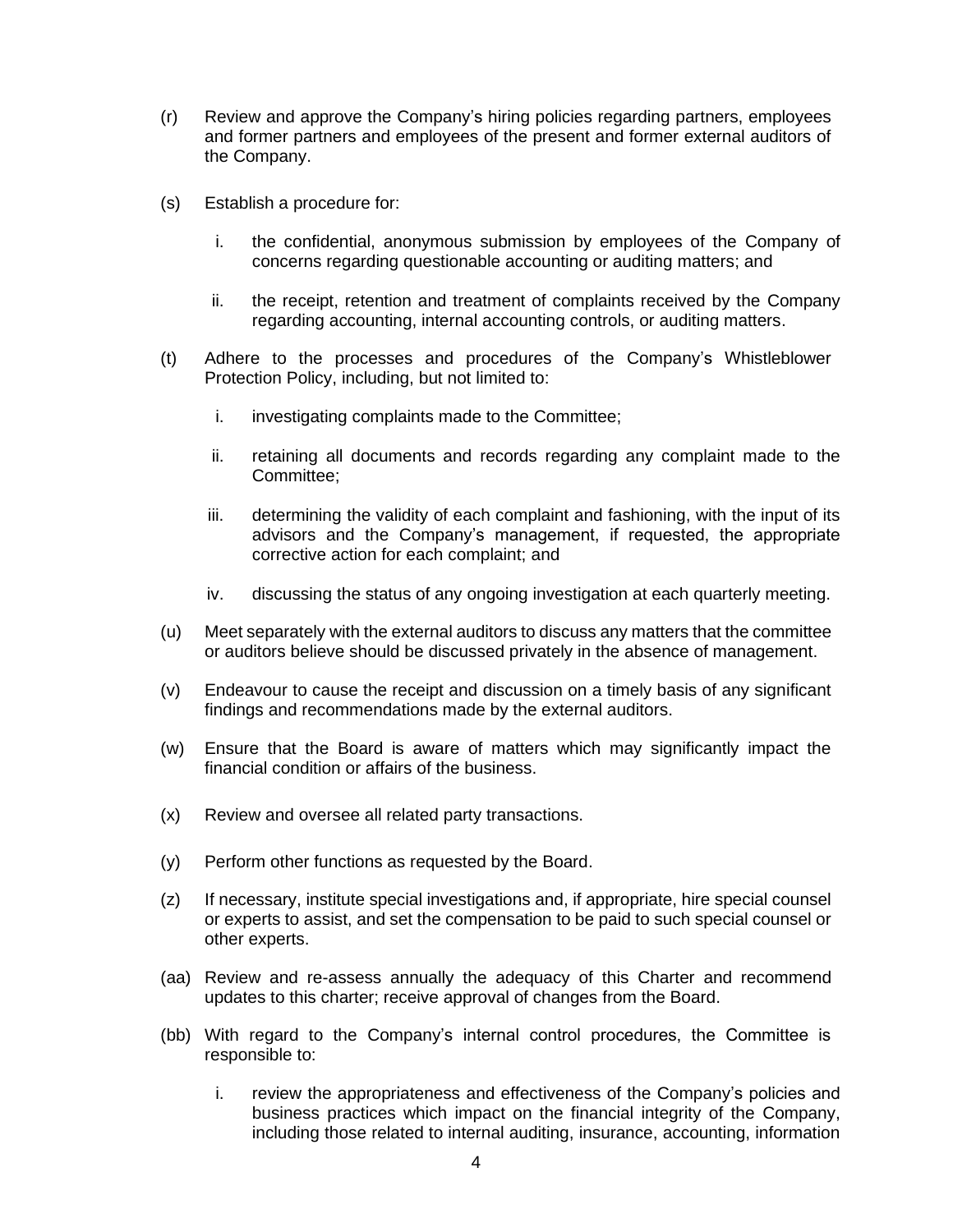services and systems and financial controls, management reporting and risk management;

- ii. review compliance under the Company's business conduct and ethics policies and to periodically review these policies and recommend to the Board changes which the Committee may deem appropriate; and
- iii. review any unresolved issues between management and the external auditors that could affect the financial reporting or internal controls of the Company.
- (cc) periodically review the Company's financial and auditing procedures and the extent to which recommendations made by the internal audit staff or by the external auditors have been implemented.
- (dd) Comply with Rule 10A 3(b)(2), (3), (4) and (5) under the *Securities Exchange Act of 1934*.
- (ee) The Committee Chair will participate in shareholder engagement in regard to matters arising in respect to the Committee's responsibilities.
- (ff) Review and approve financial summaries and disclosure made in accordance with the *Extractive Sector Transparency Measures Act.*

### **4. Chair**

4.1. The Board shall designate one Committee member to act as the chair of the Committee (the "**Chair**"). In the Chair's absence, the Committee may select another member to act as Chair by majority vote in order to transact business at a meeting of the Committee. The Chair will not have a casting vote. The Chair shall lead all Committee meetings, ensure the fulfillment of the Committee's mandate and report on Committee activities to the Board.

### **5. Meetings**

- 5.1. The Committee will meet as often as is required to fulfill its responsibilities or at least once every calendar quarter. Special meetings shall be convened as required. Notices calling meetings shall be sent to all members of the Committee, all Board members and the external auditor. The external auditor of the Company must be given reasonable notice of, and has the right to appear before and to be heard at, each meeting of the Committee. At the request of the external auditor, the Committee must convene a meeting of the Committee to consider any matter that the external auditor believes should be brought to the attention of the Board or shareholders of the Company.
- 5.2. The Committee may invite such other persons (e.g. without limitation, the President or Chief Financial Officer) to its meetings, as it deems appropriate. In-camera sessions will be held during, or after, every committee meeting (including special meetings) for which any guests including non-independent directors, shall be asked to leave. The Chief Executive Officer shall not attend in-camera sessions of the Committee unless his/her presence is deemed appropriate for a portion of the in-camera session, after which the Chief Executive Officer will be requested to leave.

### **6. Quorum**

6.1. A majority of members of the Committee, present in person, by teleconferencing, or by